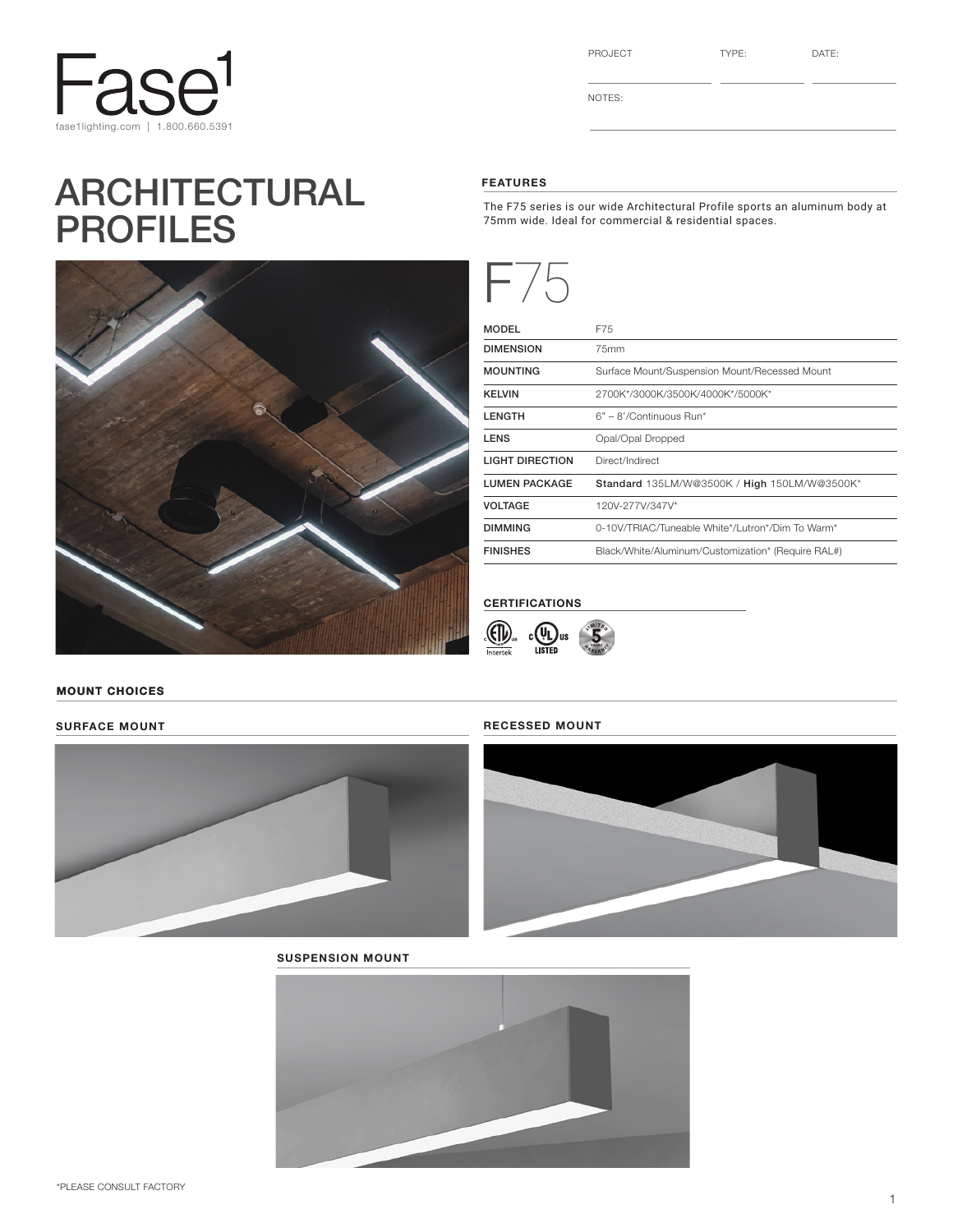#### F75 SUSPENSION



F75 SURFACE MOUNT



\*PLEASE CONSULT FACTORY

ARCHITECTURAL PROFILES LED Linear Lighting System

| MODEL F75              | 36087-013                                          |
|------------------------|----------------------------------------------------|
| <b>DIMENSION</b>       | 75mm                                               |
| <b>MOUNTING</b>        | <b>Suspension Mount</b>                            |
| <b>KELVIN</b>          | 2700K*/3000K/3500K/4000K*/5000K*                   |
| <b>LENGTH</b>          | 6" - 8'/Continuous Run*                            |
| <b>LENS</b>            | Opal/Opal Dropped                                  |
| <b>LIGHT DIRECTION</b> | Downlight                                          |
| <b>LUMEN PACKAGE</b>   | Standard 135LM/W@3500K / High 150LM/W@3500K*       |
| <b>VOLTAGE</b>         | 120V-277V/347V*                                    |
| <b>DIMMING</b>         | 0-10V/TRIAC/Tuneable White*/Lutron*/Dim To Warm*   |
| <b>FINISHES</b>        | Black/White/Aluminum/Customization* (Require RAL#) |
|                        |                                                    |



| <b>MODEL F75</b>       | 36087-013                                          |
|------------------------|----------------------------------------------------|
| <b>DIMENSION</b>       | 75mm                                               |
| <b>MOUNTING</b>        | Surface Mount                                      |
| <b>KELVIN</b>          | 2700K*/3000K/3500K/4000K*/5000K*                   |
| <b>LENGTH</b>          | $6" - 8'/\text{Continuous Run}$ *                  |
| <b>LENS</b>            | Opal/Opal Dropped                                  |
| <b>LIGHT DIRECTION</b> | Downlight                                          |
| <b>LUMEN PACKAGE</b>   | Standard 135LM/W@3500K / High 150LM/W@3500K*       |
| <b>VOLTAGE</b>         | 120V-277V/347V*                                    |
| <b>DIMMING</b>         | 0-10V/TRIAC/Tuneable White*/Lutron*/Dim To Warm*   |
| <b>FINISHES</b>        | Black/White/Aluminum/Customization* (Require RAL#) |



**as** 33 West Beaver Creek Road, Richmond Hill, Ontario, Canada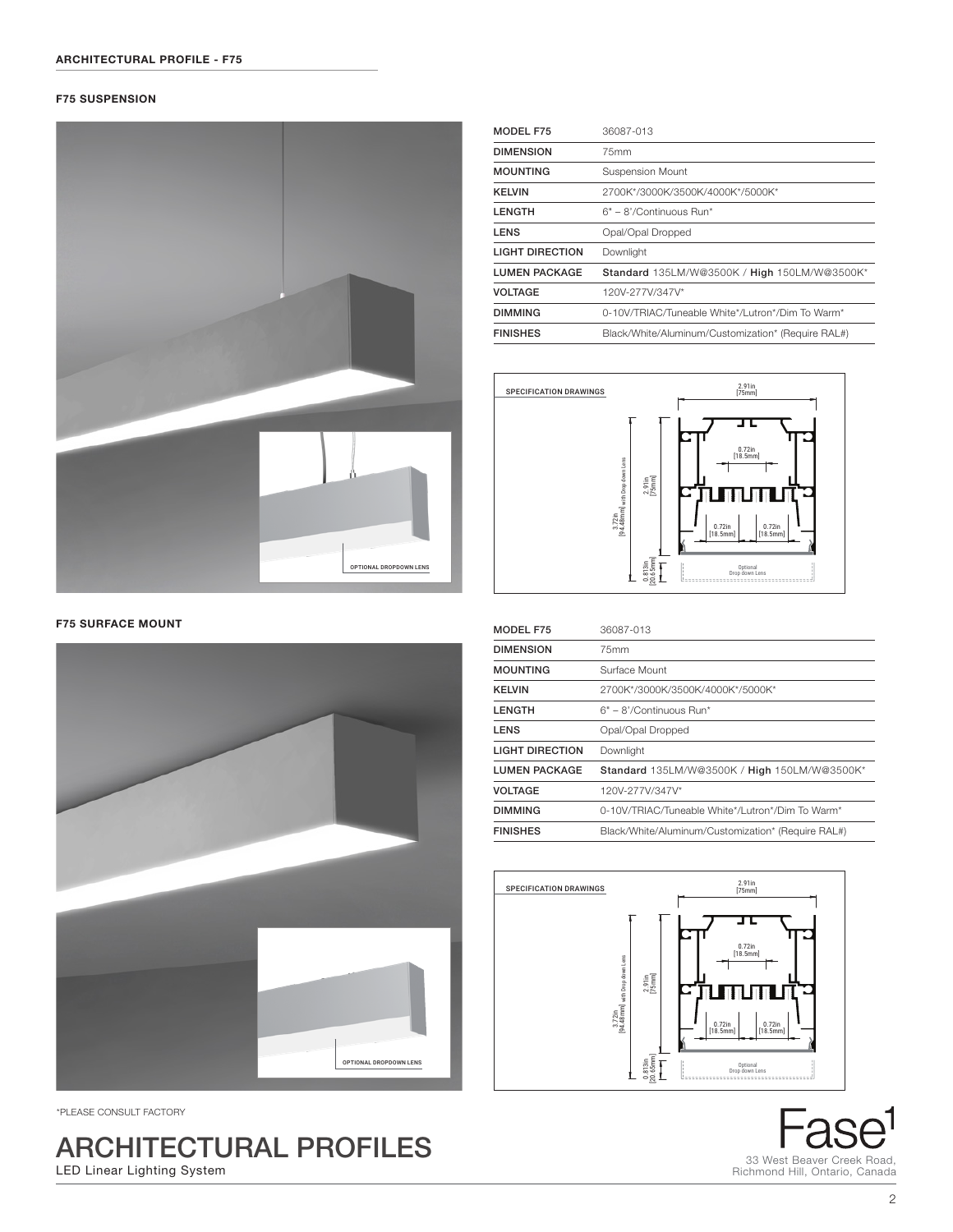#### F75 RECESSED



| MODEL F75              | 36098-019                                          |
|------------------------|----------------------------------------------------|
| <b>DIMENSION</b>       | 75mm                                               |
| <b>MOUNTING</b>        | Recessed Mount                                     |
| <b>KELVIN</b>          | 2700K*/3000K/3500K/4000K*/5000K*                   |
| <b>LENGTH</b>          | $6" - 8'/\text{Continuous Run}$ *                  |
| <b>LENS</b>            | Opal                                               |
| <b>LIGHT DIRECTION</b> | Downlight                                          |
| <b>LUMEN PACKAGE</b>   | Standard 135LM/W@3500K / High 150LM/W@3500K*       |
| <b>VOLTAGE</b>         | 120V-277V/347V*                                    |
| <b>DIMMING</b>         | 0-10V/TRIAC/Tuneable White*/Lutron*/Dim To Warm*   |
| <b>FINISHES</b>        | Black/White/Aluminum/Customization* (Require RAL#) |
|                        |                                                    |





\*PLEASE CONSULT FACTORY

ARCHITECTURAL PROFILES LED Linear Lighting System



3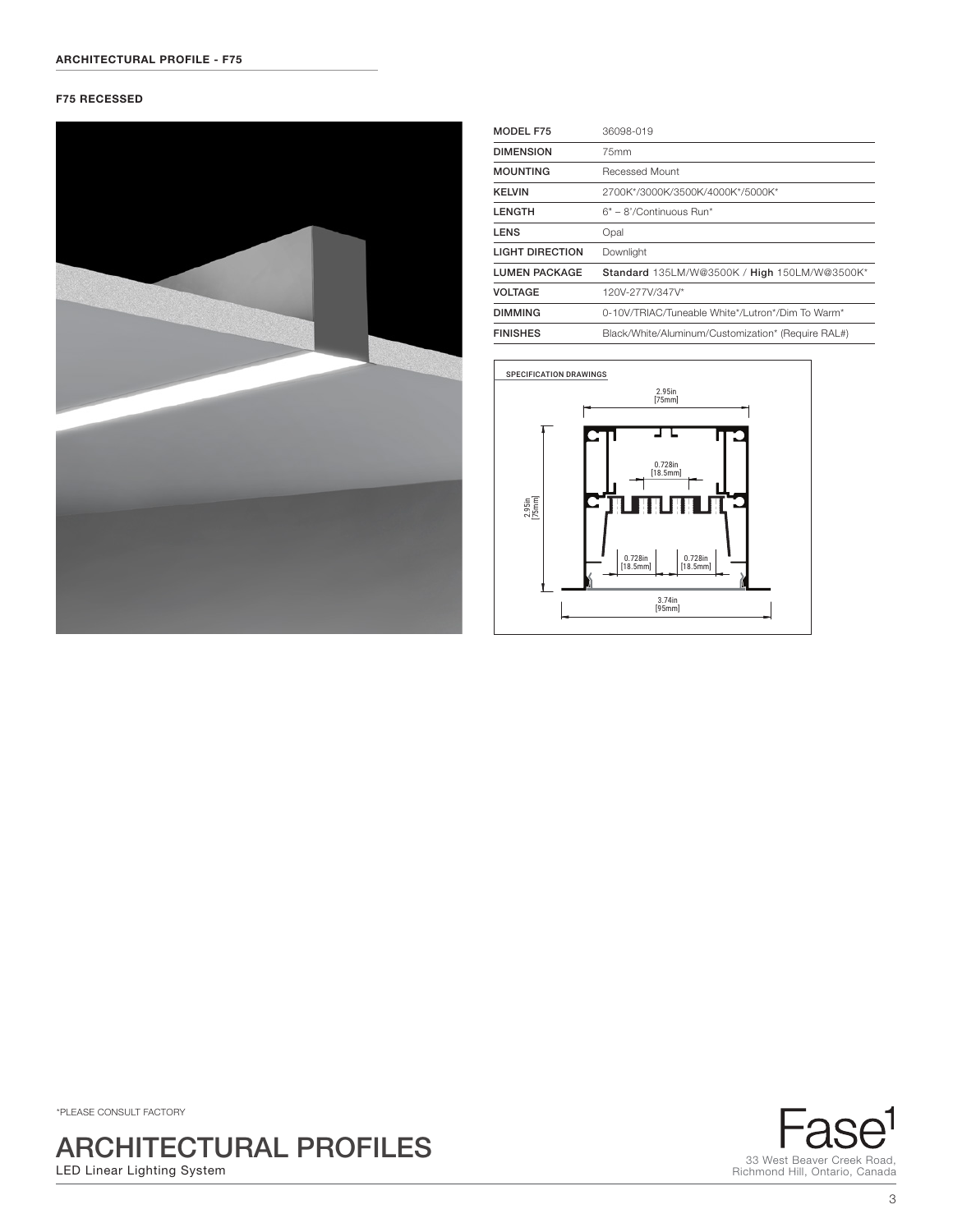#### DRIVER OPTIONS

| OS <sub>1</sub> | 1% Dimming (0-10V)                  |
|-----------------|-------------------------------------|
| TRI             | TRIAC Dimmable I FD Driver          |
| <b>TW</b>       | Tuneable White (1500K-6500K)        |
| HL <sub>1</sub> | Lutron HI-LUME 1% 2-wire LED Driver |
| ES              | Lutron Digital Ecosystem            |
| 5ES             | 5 Series Ecosystem; 5% Dimming      |
| <b>DTW</b>      | Dim To Warm                         |

#### WIRE FEED POSITIONS

APPLICATION: RECESSED, WALL MOUNT



### MODEL Samsung Breakaway 44 inch SAMSUNG BOARD TECHNICAL SPECIFICATION

| <b>NUDEL</b>                       | Samsung Breakaway 44 Inch                               |
|------------------------------------|---------------------------------------------------------|
| <b>POWER</b><br><b>CONSUMPTION</b> | 31W                                                     |
| LUMINOUS FLUX                      | <b>Standard: 4185 m @ 3500K</b><br>High: 4650lm @ 3500K |
| <b>LUMINOUS</b><br><b>EFFICACY</b> | Standard: 135 lm/W<br><b>High: 150 lm/W</b>             |

#### APPLICATION: SUSPENSION





## ARCHITECTURAL PROFILES

LED Linear Lighting System